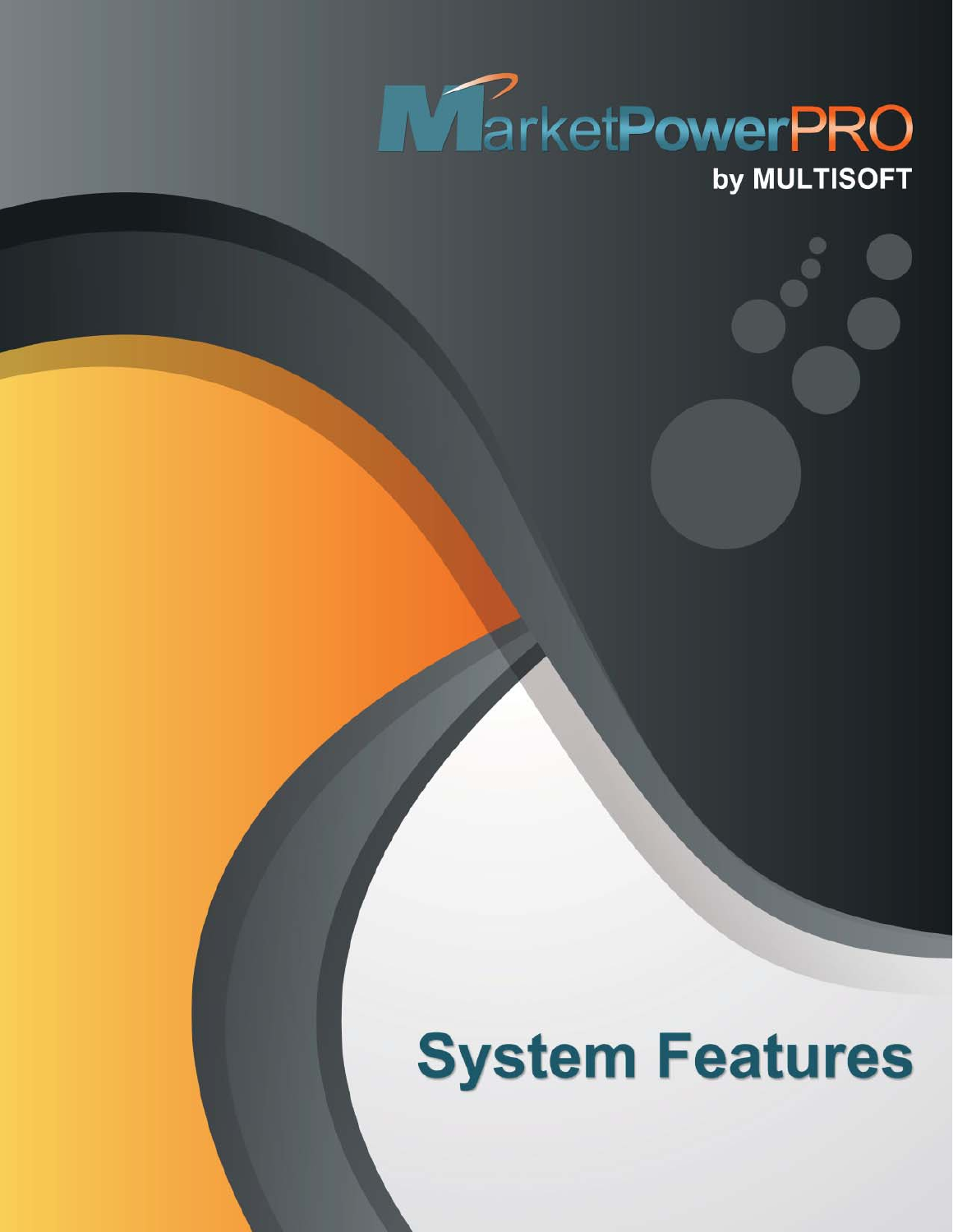# **MarketPowerPRO SYSTEM FEATURES**

### **Check Your Requirements**

- Real-time Genealogy Viewer(s)
- Distributor Headline Articles
- \_\_\_\_\_ Dashboard Communication board Communication<br>x, Sent Box, Contact N<br>act My Sponsor<br>Personally Sponsored
- \_\_\_\_\_ In Box, Sent Box, Contact Manager
- \_\_\_\_\_ Contact My Sponsor
- \_\_\_\_\_ View Personally Sponsored Distributors
- **View Personal Customers**
- Reports Commissions, Sales
- \_\_\_\_\_ Manage Personal Page(s) Personal Page(s)
- \_\_\_\_\_ Change Site Name / URL
- \_\_\_\_\_ Forms & Agreements
- \_\_\_\_\_ Training Tools
- Sales & Marketing Tools
- **Example 2** Custom Graphing and Charting

- PCI (Payment Card Industry)
- \_\_\_\_\_ Hacker Safe Compliant Software
- Requires Medium to Strong Passwords
- \_\_\_\_\_ Optional CAPTCHA System
- Register with E-mail Confirmation
- \_\_\_\_\_ Username / Password Recovery
- \_\_\_\_\_ Users Management
- \_\_\_\_\_ Module Access Management
- **Secret Questions Management**
- \_\_\_\_\_ Internal or external data housing
- \_\_\_\_\_ IP Blocking (Module) Blocking

# View Personal Customers<br>
Manage Presonal Page(s)<br>
Manage AttoShips<br>
Change Stie Name (JRL<br>
Change Stie Name (JRL<br>
Manage Credit carres Agreements<br>
Fraining Tools<br>
Training Tools<br>
Sales & Marketing Tools<br>
Custom Graphing an

- Replicated Distributor website
- **Personalized site name**
- \_\_\_\_\_ Downloadable iPhone Application
- \_\_\_\_\_ Detailed commission history
- Detailed order history
- View commission forecaster
- Manage Downline spilling
- Variable Genealogy viewer settings
- Realtime Genealogy viewer
- Add new Distributors
- Add new Customers
- Add Distributor and Customer orders
- \_\_\_\_\_ Manage personal profi le
- \_\_\_\_\_ Upload personal photo
- Manage AutoShips
- Manage credit card payments
- Manage commission payment method
- View sponsor details
- Manage contacts
	- Manage newsletter subscriptions
	- Reports:
		- Enrollment
		- AutoShips
		- Sales
		- Forms and agreements

- Advanced search, sort, view, edit and add
- Real-time, change sponsor, enroller, and placement
- Edit volume, points, personal, non
- personal, side, etc
- \_\_\_\_\_ Commission adjustments
- Manage distributors, titles, enrollment
- Login as Distributor
- Edit status, vesting, etc.
- \_\_\_\_\_ Tax ID Management
- Sales Tax exempt management
- \_\_\_\_\_ CSR Email communications
- \_\_\_\_\_ CSR Notes management
- \_\_\_\_\_ Options, commissions & more
- Manage orders and AutoShips
- Manage distributor customer's
- Extended distributor profile
- Distributor preferences
- Store multiple payment methods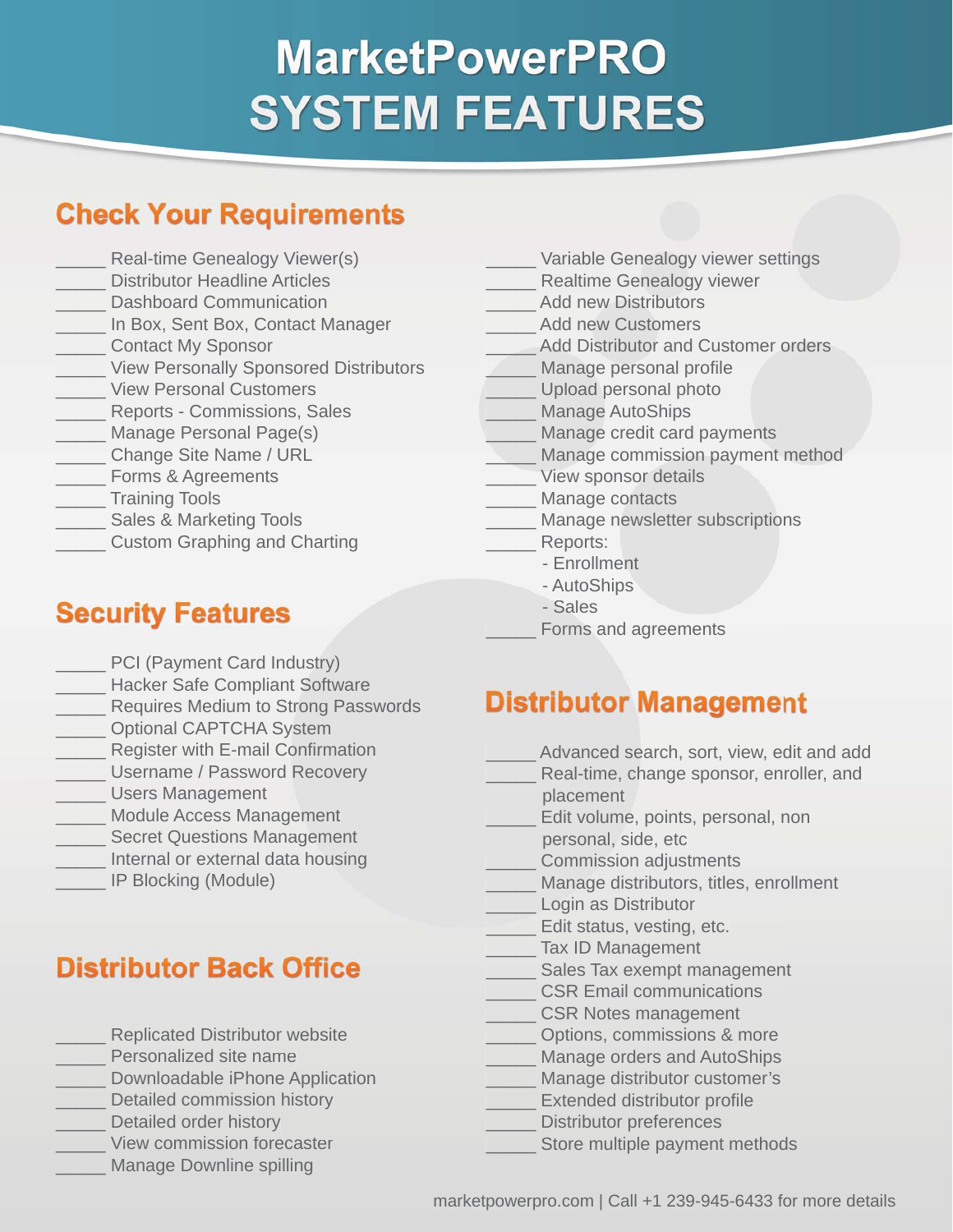- Search, Add, Delete orders
- E-mail notification to sponsor &
- placement
- E-mail auto-notification templates based upon distributor sign up,
- product purchase, upgrade, promotion, etc.
- Company approved distributor pages, photos, etc.
- Activate or deactivate Distributors
- **Extend Distributor Role(s)**
- \_\_\_\_\_ Create & print custom catalog
- \_\_\_\_\_ Add-Edit AutoShips
- \_\_\_\_\_ View Customers
- **View Distributors**
- View by sponsored
- Delete Distributor

### **Company Management**

Corporate Profile - Global Updates \_\_\_\_\_ Company Mail Merge Variable Replacements - Global Updates \_\_\_\_\_ Corporate Genealogy Genealogy viewer settings \_\_\_\_\_ Restrict company sponsorship option **Maximum AutoShip attempts (i.e. 3)** Max credit card uses by a single distributor \_ Set credit card acceptance \_ Credit Card Processing Setup (60 gateways) \_ ACH Processing Setup (10 gateways) **Transaction History** Payment History **Shipping Providers**  (FedEx, UPS, DHL, USPS) \_ Shipping Methods \_\_\_\_\_ Shipping Regions \_\_\_\_\_ Custom Sign up Settings - Forms / Fields \_\_\_\_\_ News Management **Newsletters Management** \_\_\_\_\_ Seminars Management **Example 21 Parties Management Event Management** \_\_\_\_\_ Corporate Calendar **Example 2 Restrict unique email address** \_\_\_\_\_ Custom registration settings

### **Website Management**

- Site Design / Skin Management Site Design / Skin Scheduler
- Search Engine Optimization / META Data
- \_\_\_\_\_ Website Settings
	- Boiler plate forms (for your legal edit)
		- Company Policies and Procedures
		- Company Terms and Conditions
		- Company Privacy Policy
		- Company Spam Policy
		- Company Refund Policy
	- User Sign up Rules
- SMTP Email relay settings
- \_\_\_\_\_ Page Management
- Create Unlimited Pages drag & drop
- Menu Management
	- Create Unlimited Menus drag & drop
- \_\_\_\_\_ Page Layout Management drag & drop **Content**
- \_\_\_\_\_ Where You Need It
- \_\_\_\_\_ Insert Internal/external Page Links
- \_\_\_\_\_ Insert iFrame / External Content
- \_\_\_\_\_ Countries Allowed / Disallowed
- Corporate images library
	- Recycle Bin Restore Deleted / **Changed**
- Files, Folders, Images, Content
- Historical change tracking revert
- & restore previous changes
- Application Error Log
- \_\_\_\_\_ Currencies Management
- Exchange Rate Management
	- Localization and language translation

### **Merchandise Management**

- Unlimited categories and sub-categories
- (Customize names, images
- and permissions)
- Categories and subcategories can be text or image
- \_\_\_\_\_ Unlimited products per category and subcategory
- \_\_\_\_\_ Manage product images, thumbnails / detail
	- Manage product SKU's
- Manage product brands
	- Manage product banners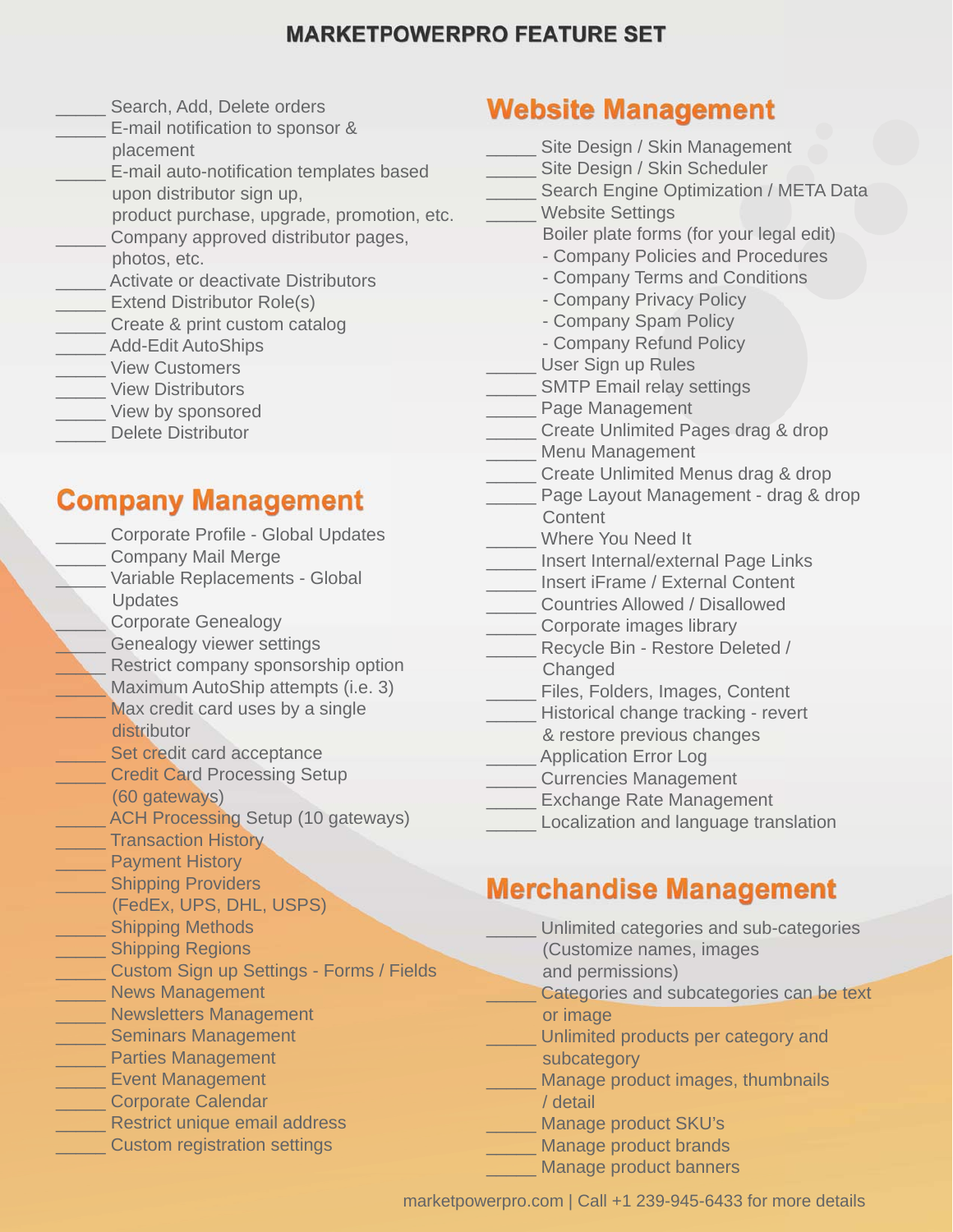- Products can be physical or electronic
- Digital Product Delivery eBooks, Audios, videos, software, etc.
- Assign commission type, value, points, volume, etc. per product
- \_\_\_\_\_ Products can be AutoShip enabled or only available for AutoShip
- Products can be seasonal with time & date scheduling
- Products can have minimum order quantities, check live stock, out of stock notices
	-
	- Taxes Country, State and Province, City, County,post code
	- Warehouse Management
		- Supports Multiple Warehouses FIFO, LIFO, DCA
- Vendor Management Supports Multiple
- \_\_\_\_\_ Vendors (display only)
- Manufacturer Management
- Measurement Units Customize as needed. standard & add your own
- SKU Management Receive products into and out of inventory, transfer between warehouses
- What's New, Features, Specials, Coming Soon, Best Sellers, Who Bought this/that
- Custom setup of item attributes (height, weight, size, color, etc) - create your own \_\_\_\_\_ Extended profi les - FAQ's, testimonials,
- benefits create more as needed
- Check live stock, out of stock management \_\_\_\_\_ Return Merchandise Authorization (RMA)
- management
- Sales Tax Management
- Upload & insert .pdf, audio, video, flash and more into web pages

### **Shopping Cart**

- Advanced shopping cart category and subcategory or all on one page
- Create AutoShip packages by title;
- join option, discount option, distributor and customer
- Extended image-enhanced item description
- Coupon and Gift Certificate
- Pending and partial order tracking
- Gift Certificate Payments and Purchase Gift

Certificates - Modules Print Catalog from shopping cart

### **Order Management**

- Administrator add orders
- Search orders
- \_\_\_\_\_ Add and remove payments
- \_\_\_\_\_ Add and remove shipments
- Edit order values
- \_\_\_\_\_ Print packing slips
- \_\_\_\_\_ Track order status (with carrier ie: UPS)

### **Shipping Management**

- Real-time calculation
- Fed Ex, UPS, USPS, DHL
- \_\_\_\_\_ Pending shipment management
- \_\_\_\_\_ Administrator shipping override
- Administrator only shipping
	- \_\_\_\_\_ Administrator increase \$ shipping rate
- \_\_\_\_\_ Free Shipping, setting
- \_ Shipping by region
- \_\_\_\_\_ Shipping by weight total
- \_ Shipping by amount total
- Print detailed invoice
	- Print packing slips
	- Split shipping methods

### **Billing Management**

- Billing period management
- Transaction log
- Payment by order reporting
- \_\_\_\_\_ Orders management
- Shipping charge calculation
- eMailing orders
- Payment history
- Feature rich AutoShip program
- Tax rate management
- Recurring payments management
- Pay commissions to multiple currencies
- Export Data to accounting, 3rd party, Excel,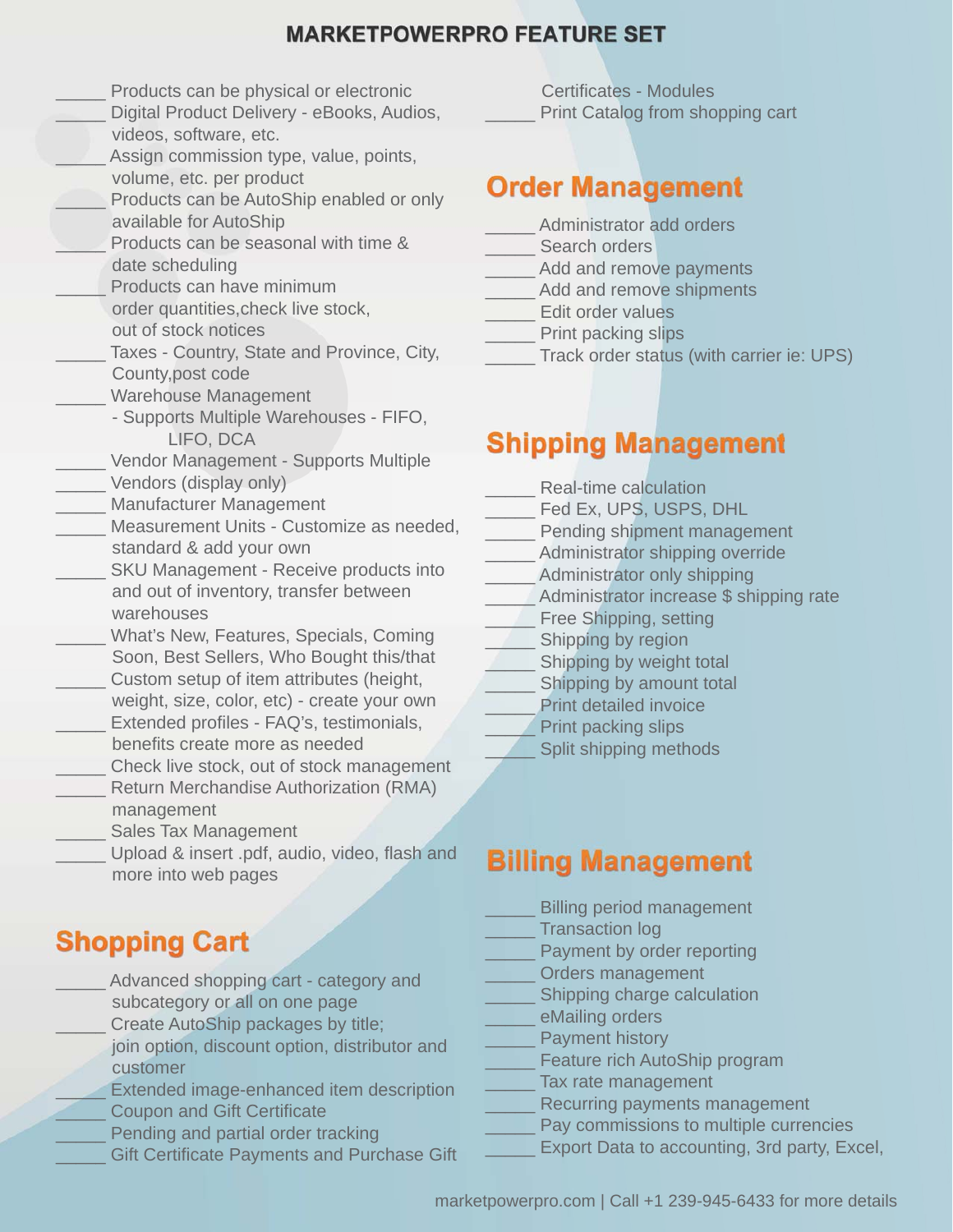CSV, XML, Webformat

Licensing management for software modules Pre-paid Card Code management

### **Customer Management**

- Advanced search, edit, delete and add features
- Search, Add, Delete orders
- \_\_\_\_\_ Customer profi le
- **Extensive customer profile**
- \_\_\_\_\_ Customer's personal orders management
- \_\_\_\_\_ Customer's AutoShip management
- \_\_\_\_\_ Trouble tickets management
- Wish list management
- \_\_\_\_\_ Notes management
- \_\_\_\_\_ Email communication
- Advanced information services for customer support
- \_\_\_\_\_ Customizable FAQ's
- Login as customer or distributor
- \_\_\_\_\_ Edit AutoShips
- \_\_\_\_\_ Newsletters management
- Preferred Customer Discount
- \_\_\_\_\_ Events management
- Store multiple payment methods / options

### **Communications**

- Set company email relay Manage email notifications Dashboard notification News management Newsletter management Newsletter templates F.A.Q. System
- Admin notes management

### **Reports and Statistics**



- AutoShips
- enrollment
- gateways
- genealogy
- sales
- QuickBooks export
	- Integrate Google analytics
- Define reports by day, month, year, period, cycle, title, etc.
- Error log
- Activities log
- Site statistics analysis mechanism
- Reports export to .doc
- Reports export to .xls
- Reports export to .pdf
- \_\_\_\_\_ Reports printing
- Sales status report
- \_\_\_\_\_ Commission status report
- Reports visualization
- All reports converted to PDF

### **Add-On / Modules**

- SSL (Secure Socket Layer) Encryption
- \_\_\_\_\_ Roles Management
- Hacker Safe Seal
- Custom website / skin design
- Seminar Management
- Ewallet
	- \_\_\_\_\_ Events Management
	- Distributor trouble ticket management
- \_\_\_\_\_ LinkShare
- \_\_\_\_\_ Commission Junction
- News Management
- Parties Management
- \_\_\_\_\_ Business Materials
- Document Management Library
- Multimedia Management Library
- Trouble Ticket Management
- Wish List Management
- Gift Certificate Management
- Discount Coupon Management
- FAQ Management
- \_\_\_\_\_ Notes Management
- \_\_\_\_\_ Charting & Graphing
	- Pre-paid Card Codes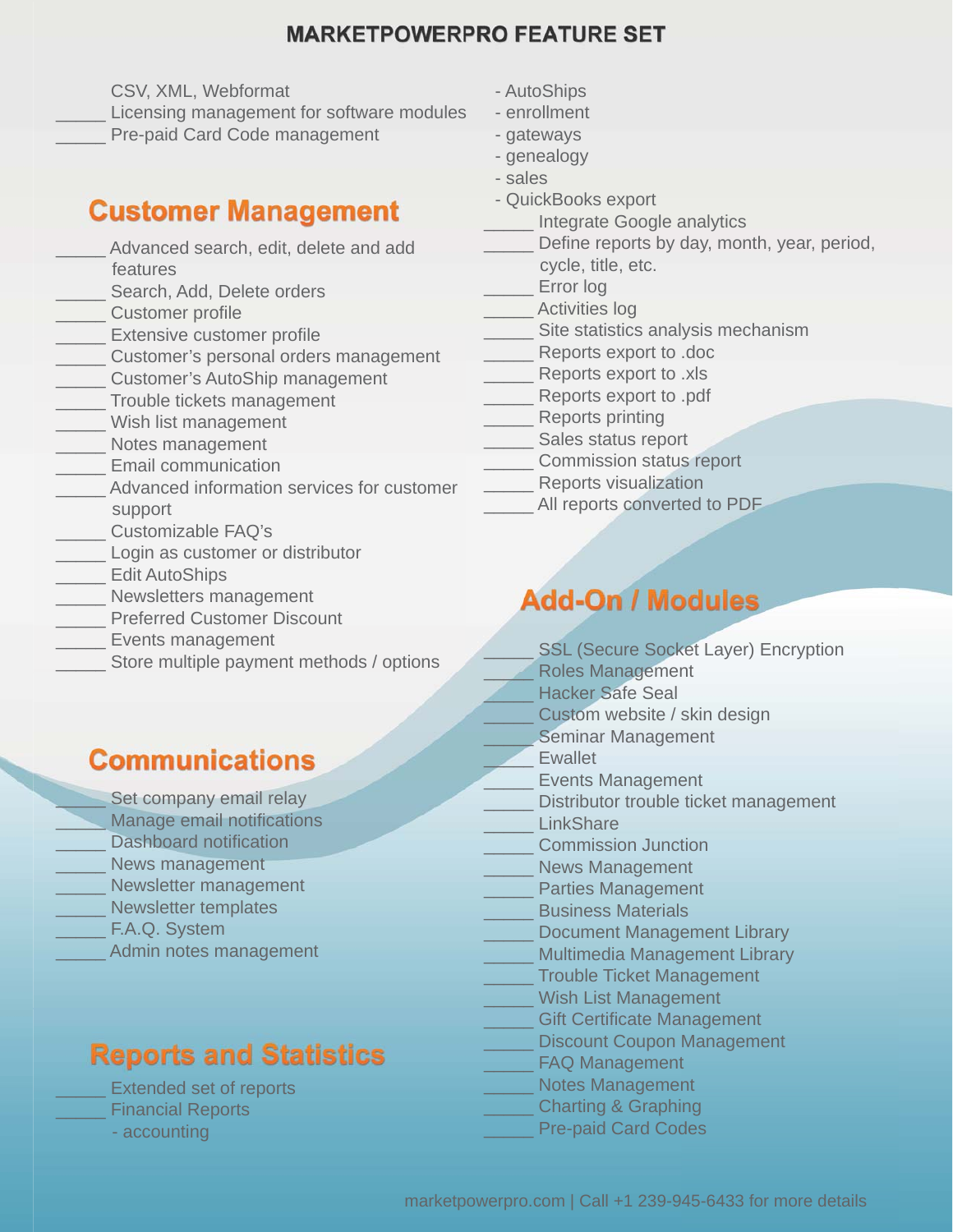- Redemption Vouchers
- IP Blocking
- \_\_\_\_\_ Role management
- Newsletter management
- Product Banner management

### **Miscellaneous**

- Built on C# .NET Architecture 100% Online Real-time Operation \_\_\_\_\_ Enterprise Level Application - Improves productivity and efficiency XML Web Services Layer - Integrate with external delivery platforms Replicated Web sites & pages for Distributors Merchant Account Integration with 60+ **Credit Card Gateways** eCheck Integration - 10+ ACH Payment **Gateways** \_\_\_\_\_ WYSIWYG Content Management Real-Time Genealogy Viewers Real-Time Sales Updates Site Statistics User Statistics Shipping - Integrated with FedEx, UPS, DHL and USPS Extensive Shopping Cart with Warehousing \_\_\_\_\_ Included AutoShip Management Search Engine Optimization (SEO) Support for Foreign Languages Support for Foreign Currencies Support for Currency Conversion \_\_\_\_\_ Application Archiving \_\_\_\_\_ Change Management History \_\_\_\_\_ Customer Management Distributor Management \_\_\_\_\_ Merchandise Management Real-time credit card, ACH and eWallet payment processing
- Real-time transactions, genealogies and commissions

### **Compensation Plan Management**

Wizard based compensation plan setup Unilevel, Matrix, Binary, Stair-Step, Stair-Step,Hybrid / Combo, Custom and more Supports Multiple Business / Income Centers Administrator run commissions Administrator view commission Administrator close commissions Administrator commission adjustments Administrator rank Vesting Select commission payment methods Minimum commission setting (pay if  $> X$$ ) Commission check register Enrollment - Required / Optional Parameters Enrollment integration with Products, AutoShip and 3rd Party Vendors Set Initial Commission Periods \_\_\_\_\_ Automatic Creation of Commission Periods **Manage Sponsorship Rules** Manage Spilling - Left, Right, Strong, Weak, Auto-Balance Leg Locking for Launch Period \_\_\_\_\_ Compression Management Rank / Title Management Qualification Management Promotion Management Template Bonuses (RSB, RP, FSB, FSB2, Matching FSB, Generational, CAB bonus) \_\_\_\_\_ Custom Bonuses \_\_\_\_\_ Bonus Pools Manage distributor–oriented promotion campaigns Bonus and commission processing Daily, weekly, monthly, quarterly, annual, custom commissions \_\_\_\_\_ Commission Runs - Manual or Automatic \_\_\_\_\_ Commission Histories Export to Quick Books, or export to CSV Setup distributor tools via the module delivery system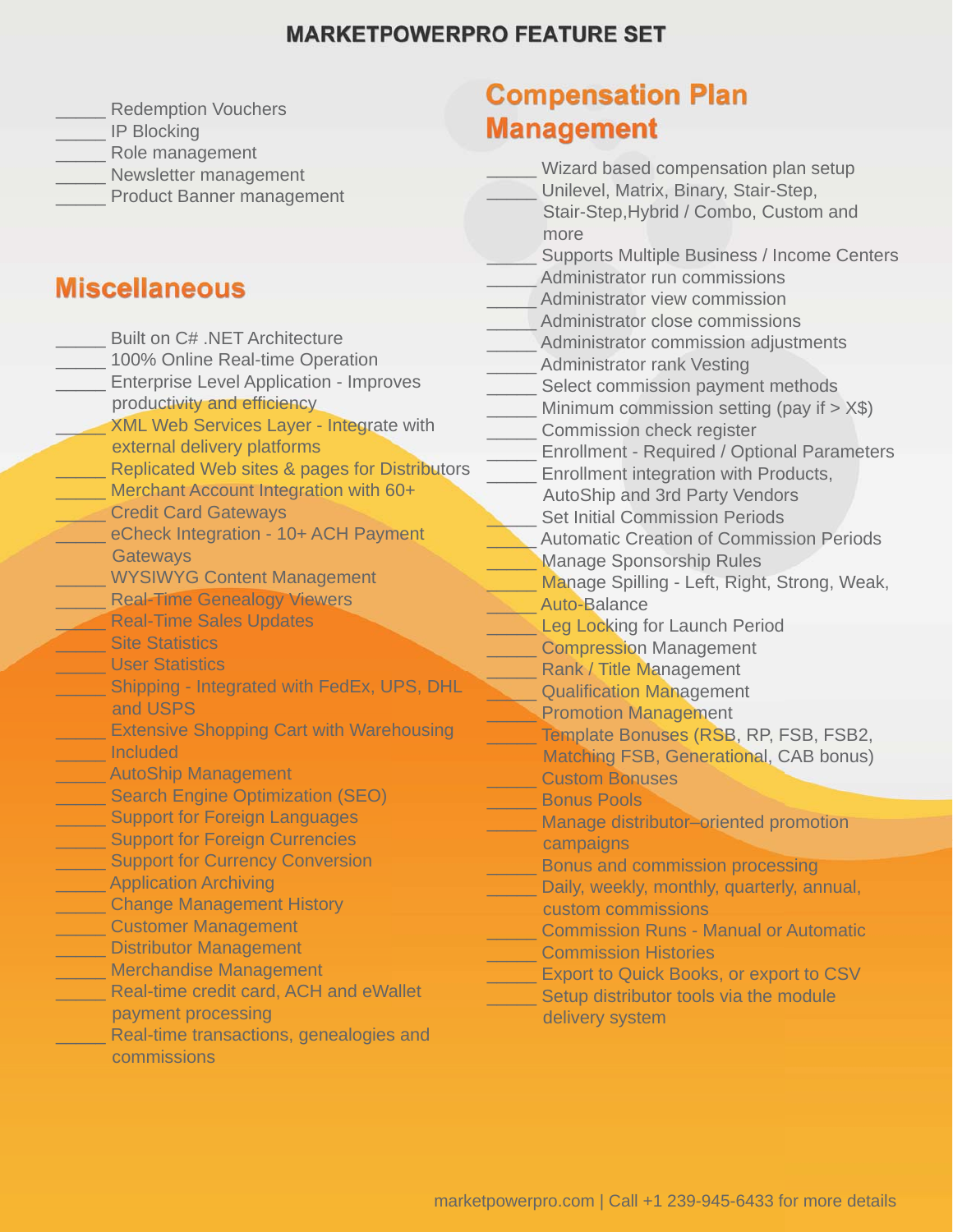### **Internationalization**

- Skins and designs per country
- Menu's by country
- Pages by country
- Products and SKU's by country
- Enrollment options by country
- Languages by country
- Invoice numbering per country (legal rqm't)
- Tax management by country
- **Currencies per country**
- Product/Service pricing per country
- Commission vales by country
- Payment methods by country
- Commission payment methods by country
- SEO Meta data by country
- AutoShips by country
- Business forms and agreements by country

### **Insert Your Own Requirements**

**Now contact MultiSoft with your questions:** 

Phone: +1 239-945-6433 Fax: +1 239-945-6230

1723 SE 47 Terrace Cape Coral, FL 33904